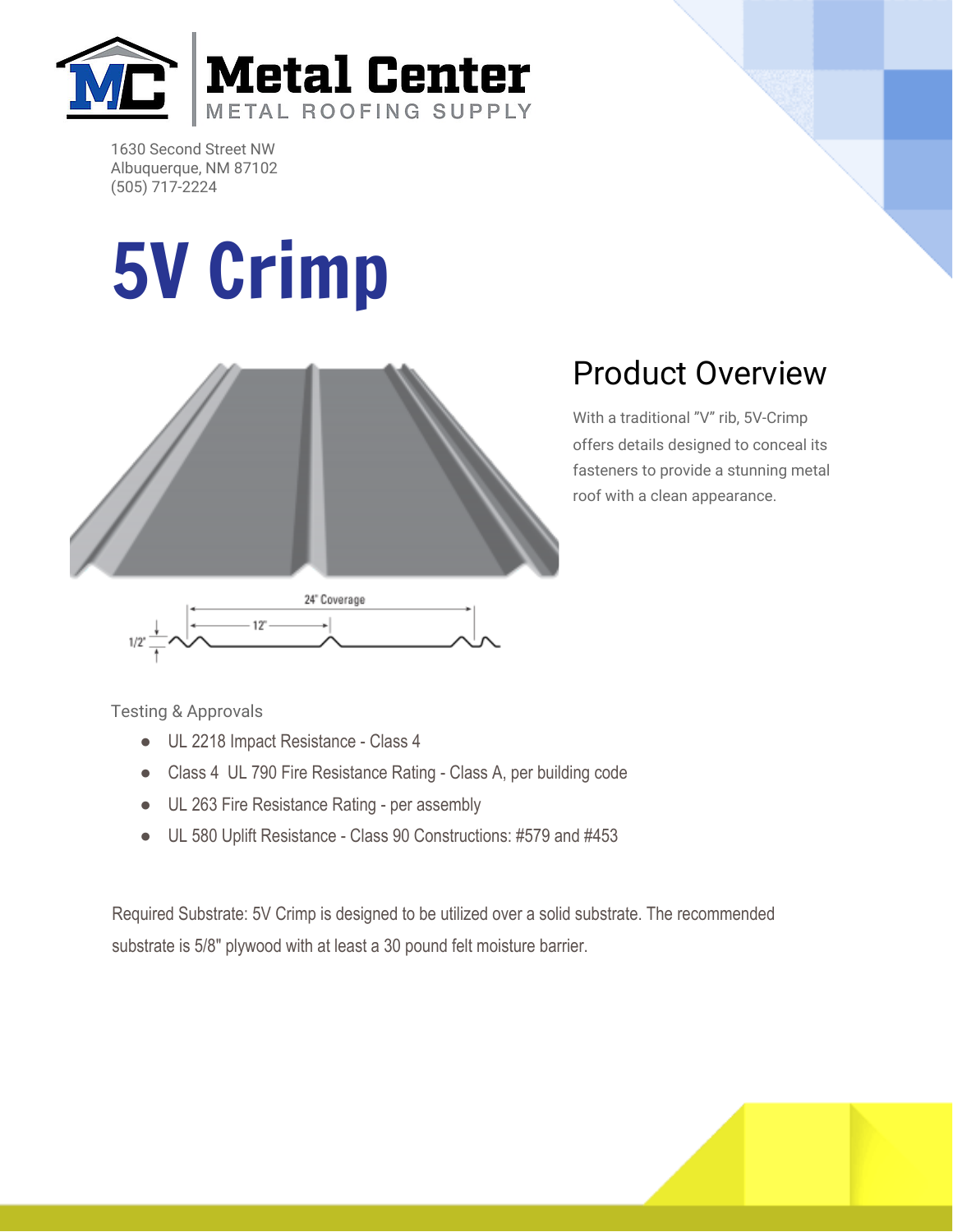- Minimum Slope: The minimum recommended slope for 5V Crimp is 3:12.
- Coverage

2

- Each panel's effective coverage is 24".
- Lengths
	- The minimum length for Delta-Rib is 3' 2", with a maximum recommended length of 30'.
- Availability
	- 5V Crimp is a special order product with an approximate arrival time of 2 weeks.
- Application
	- 5V Crimp is used largely in commercial, industrial, residential, and agricultural settings.
- **Fastening System** 
	- Simulated Concealed Fastened Exposed Fastened
- **Materials** 
	- Steel Grade 80 per ATSM A-792 or ATSM A-792-AZ55
	- Steel Grade 50 per ATSM A-792 in 24 Gauge
- **Finish** 
	- Acrylic Coated Galvalume® (ACG) / ASTM A-792 AZ55
	- Prepainted Galvalume / ASTM A-792 AZ50
	- Silicone-Modified Polyester (SMP)
	- \*\*Fluorocarbon (PVDF)
		- \* Differential appearance of Acrylic Coated Galvalume roofing materials is not a cause for rejection.
		- \*\* Meets both Kynar 500 and Hylar 5000 specifications.